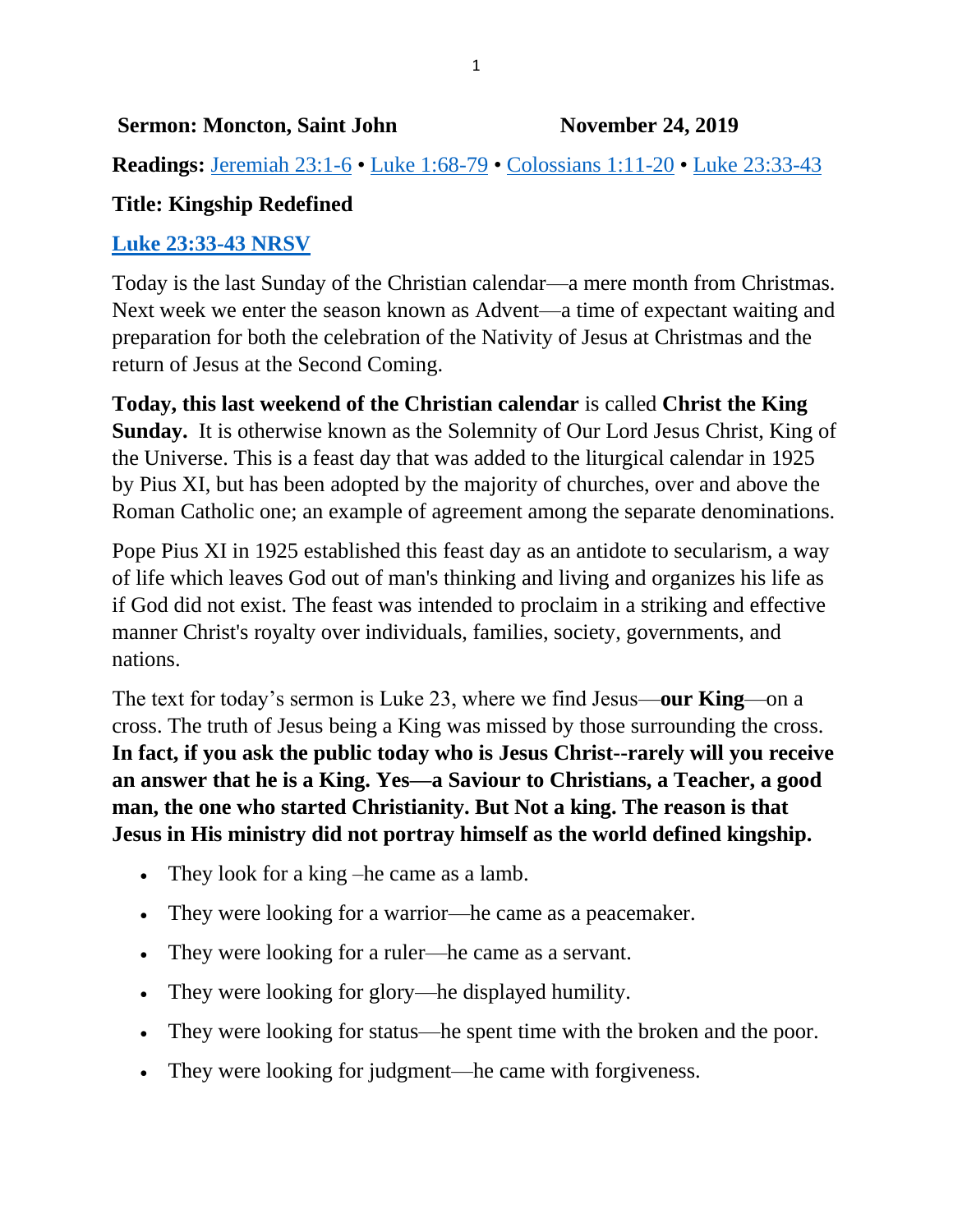• They were looking for liberation from Rome—he submitted to the Roman stake.

Throughout this past year, most of our congregations have gone through Christ's birth, his life, his teaching, his suffering. We recall the sequence of events leading up to the crucifixion of Jesus, the last supper, his betrayal by Judas in the garden, the kangaroo court before the high priests Annas and Caiaphas, the crowds calling for Pilate to crucify him, the beating, the Roman soldiers rolling the dice for his clothing. These are things are very somber, **but there was one thing during all of this that was right—the message Pilate demanded be posted on the top of the cross in three languages (Hebrew, Latin, Greek):** 

**"This is the King of the Jews."**

Without knowing it, Pilate told all who were present at the crucifixion that Jesus is the King of the Jews. **He is a king the world does not recognize, and he is a King that takes us to paradise.**

**Let's look a bit closer at this story and see how Jesus redefined the role of a king.**

*When they came to the place that is called The Skull, they crucified Jesus there with the criminals, one on his right and one on his left. Then Jesus said, "Father, forgive them; for they do not know what they are doing." And they cast lots to divide his clothing. [\(Luke 23:33-34 NRSV\)](https://biblia.com/bible/nrsv/Luke%2023.33-34)*

The first way in which Christ redefined the role of a king is that:

## **A king never forgets his mission**

**Who was a famous king who forgot his mission?—Solomon. One of the most beautiful prayers uttered by a king.**

## **1 Kings 3:7-9 (NIV)**

**"Now, O Lord my God, you have made your servant king in place of my father David. But I am only a little child and do not know how to carry out my duties. 8 Your servant is here among the people you have chosen, a great people, too numerous to count or number. 9 So give your servant a discerning heart to govern your people and to distinguish between right and wrong. For who is able to govern this great people of yours?"**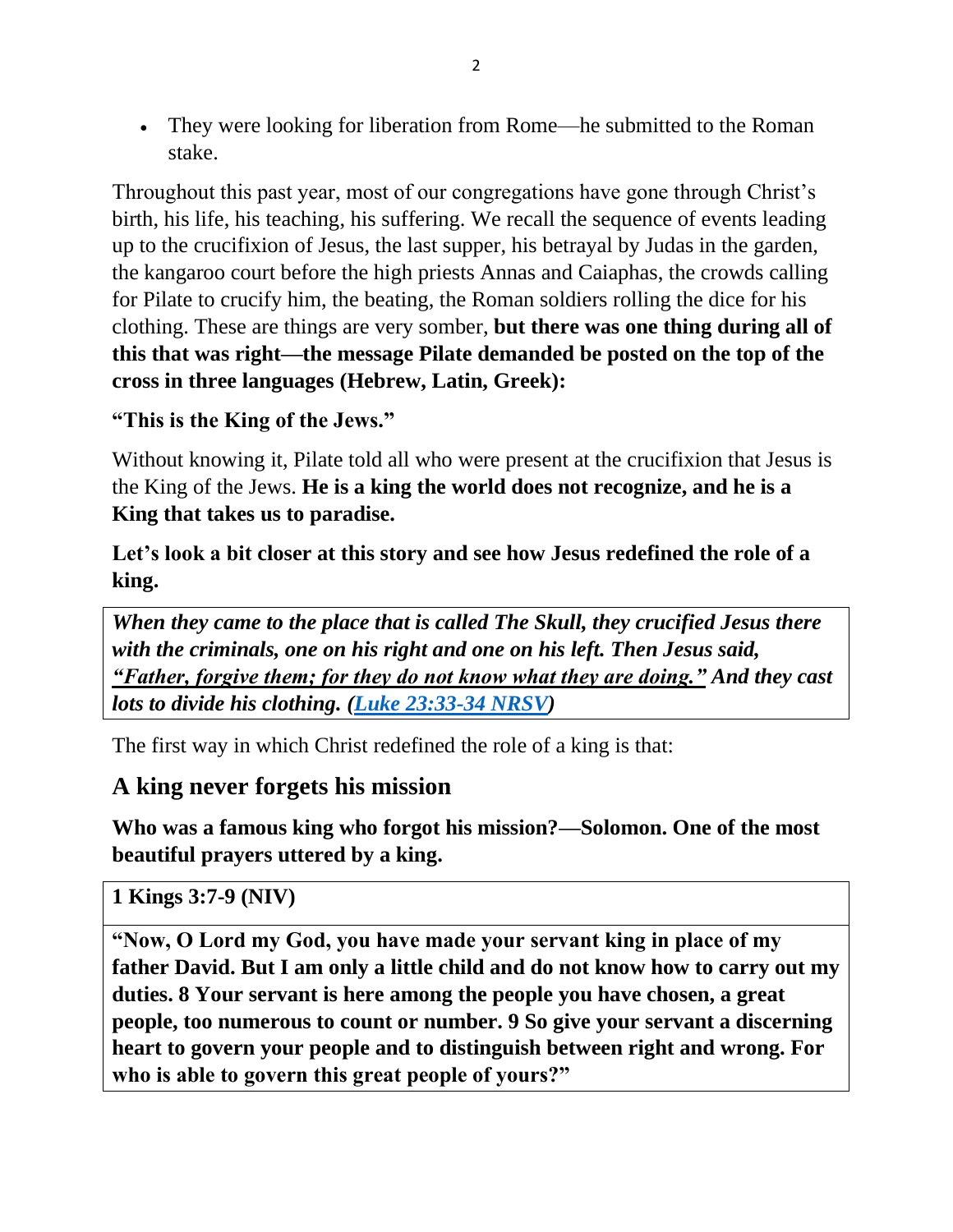But Solomon forgot his mission—to follow in the footsteps of his father David—to keep the covenant with the one true God and to point the people towards the God of the universe. He is not condemned for his sensuality but for his foreign marriages. This was a good tactic politically but not spiritually. He allowed his foreign wives to engage in different forms of worship of different gods and broke the covenant.

And the tragedy is that he lost sight of his mission in a time of prosperity. Jesus never forgot his message even in a time of suffering and humiliation.

Let's focus on this statement of Jesus, "Father, forgive them; for they do not know what they are doing."

There is a wonderful lesson here: Even though Jesus had been mocked, spit upon, beaten and nailed to a cross, he still carried out his mission. **His mission was to show the Father's love and to bring forgiveness**. He demonstrated his love for the people so much that even while he was on that cross, he prayed for them**. And he is not just praying for those who put him there—this prayer is for all of humanity. Jesus prayed for all of us because he could see what we would not and could not pray for ourselves.**

Sometimes, forgiveness is difficult to do, isn't it? When a person has hurt you or has done something to you that just pierced your heart, the last thing that you may want to do is pray for them and ask God to forgive them. We believe that they do know or should know what they are doing—in truth they do not.

But, because of Jesus Christ, we can do that. Through the love and forgiveness we have received, we can forgive others, regardless of what they have done to us. **This is the lesson for Christ followers**—and one it seems we desperately need. It's amazing how many who profess to be Christ followers **fill social media with hate about their leaders or former leaders.** We are called to pray for others, to ask God to transform them. **We are not called to join in the mob mentality of sharing disdain.**

### **Example of Laurens van der Post**

Sir Laurens Jan van der Post, CBE (13 December 1906 – 16 December 1996), was a 20th-century South African Afrikaner author, farmer, soldier, political adviser to British heads of government, close friend of Prince Charles, godfather of Prince William, educator, journalist, humanitarian, philosopher, explorer and conservationist.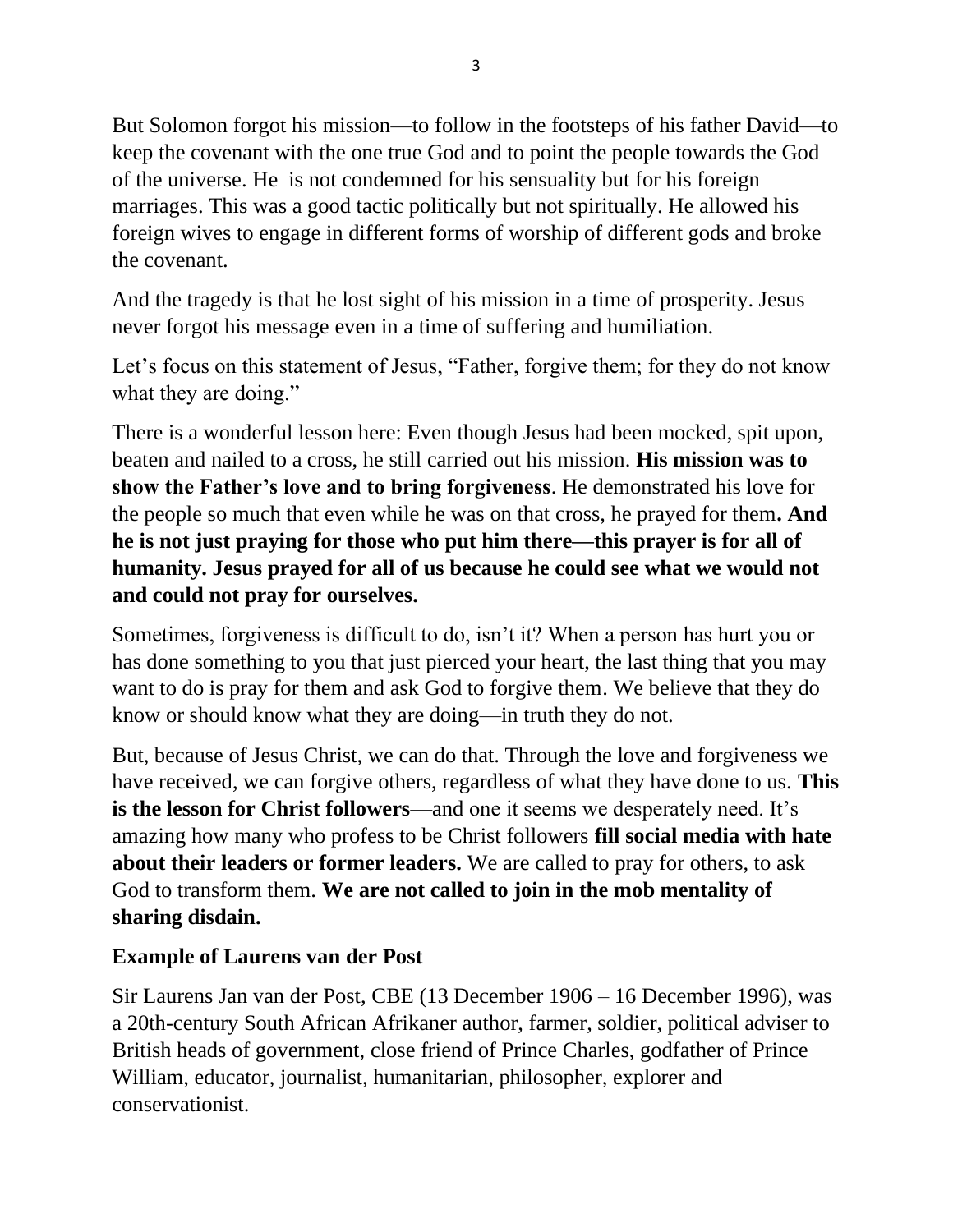**Laurens Van der Post, The Night of the New Moon, 36-7**

**It was amazing how often and how many of my men would confess to me, after some Japanese excess worse than usual, that for the first time in their lives they had realised the truth, and the dynamic liberating power of the first of the Crucifixion utterances: "Forgive them, for they know not what they do."**

**I found that the moment they grasped this fundamental fact of our prison situation, forgiveness became a product not of an act of will or of personal virtue even, but an automatic and all-compelling consequence of a law of understanding: as real and indestructible as Newton's law of gravity. The tables of the spirit would be strangely and promptly turned and we would find ourselves without self-pity of any kind, feeling deeply sorry as if we were the free men and they the prisoners**

This is our King Jesus who never forgot his mission and who prayed for the very ones who were casting lots to divide his clothing—that's mercy, that's love.

A second point in Jesus redefining what kingship is all about is found in the next slide.

*And the people stood by, watching; but the leaders scoffed at him, saying, "He saved others; let him save himself if he is the Messiah of God, his chosen one!" The soldiers also mocked him, coming up and offering him sour wine, and saying, "If you are the King of the Jews, save yourself!" There was also an inscription over him, "This is the King of the Jews." [\(Luke 23:35-38 NRSV\)](https://biblia.com/bible/nrsv/Luke%2023.35-38)*

### **A king doesn't have to prove his identity**

If there was ever a king the world did not recognize, it was Jesus. Jesus had not only never committed a crime, he wasn't convicted of a crime, yet he was killed in a manner used for low-life criminals and enemies of the state. **The sign saying Jesus was "King of the Jews" was meant as a mockery and a justification. They had no other crime to convict him of except potential enemy of the state. Crucifixion** was meant to be used as a spectacle to warn others. In this case, it **became a sign of hope for all.**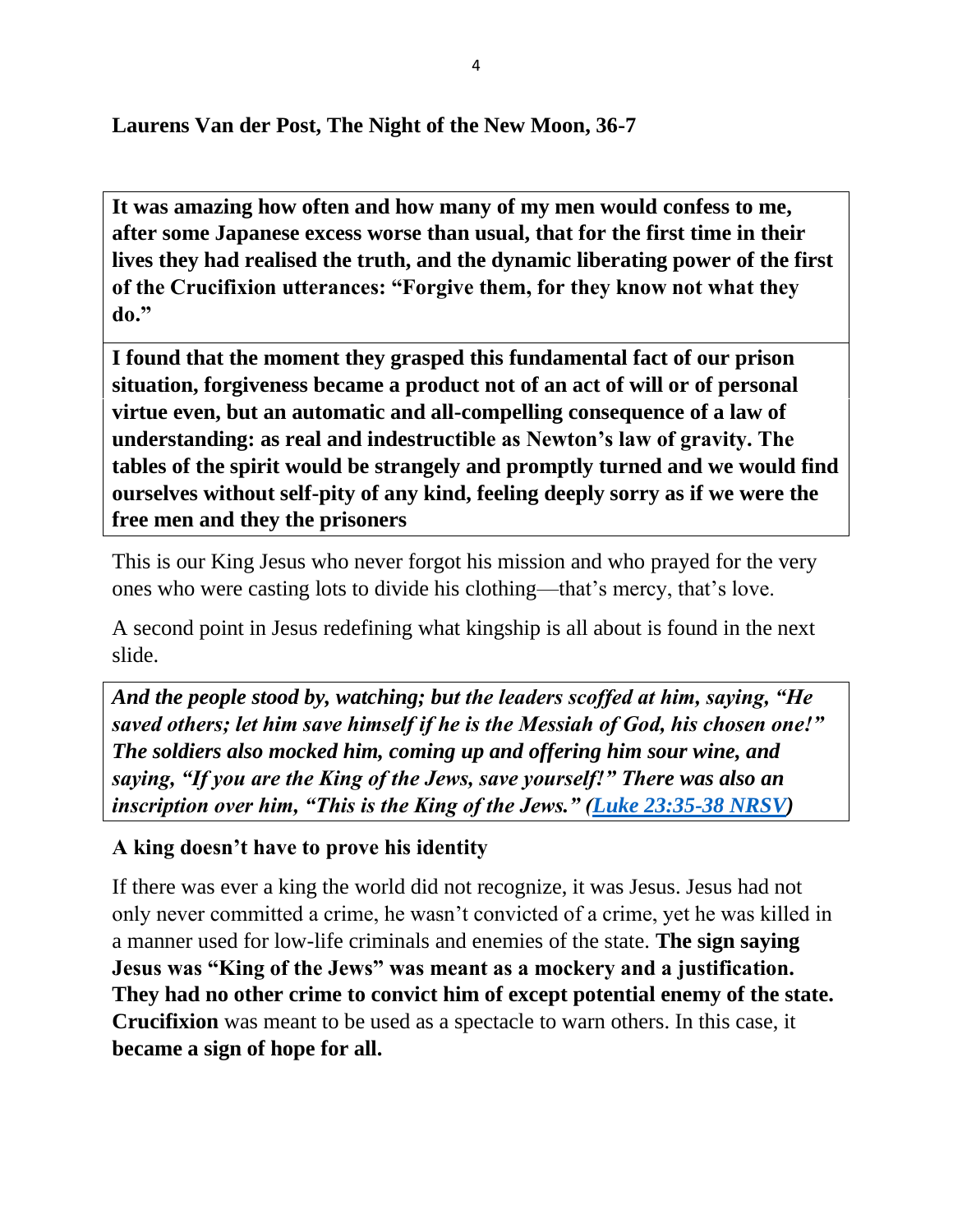The sign brought a lot of mockery. Leaders were mocking him, the soldiers were mocking him, and even one of the criminals mocked him. Still Jesus didn't respond. **It didn't matter what they thought about him, nothing changed his identity. It didn't matter if they believed him or not, nothing changed who he was.** Most kings rule from a throne and the throne is often the symbol of their power and rulership. **Our King turned his cross into a symbol of hope, peace, joy and love.**

#### **Show the cross—Example above my bed was a cross that lit up in the night.**

Jesus didn't have to prove his identity to anyone—he was the Son of God, the Son of Man. **It's a lesson for all of us as Christ followers**. It doesn't matter what scorn people throw at us; it doesn't matter if we are mocked for believing in something (someone) that cannot be seen; it doesn't matter if we are mocked for showing mercy and forgiveness to our enemies; it doesn't matter if we are called out-of-touch with reality, fools, or worse. We know who we are—children of the Father, servants of the true King. **We should not have to use words to claim our identity—our way of living should show that we know who we are.**

**One of the criminals who were hanged there kept deriding him and saying, "Are you not the Messiah? Save yourself and us!" But the other rebuked him, saying, "Do you not fear God, since you are under the same sentence of condemnation? And we indeed have been condemned justly, for we are getting what we deserve for our deeds, but this man has done nothing wrong." Then he said, "Jesus, remember me when you come into your kingdom." He replied, "Truly I tell you, today you will be with me in Paradise." [\(Luke 23:33-](https://biblia.com/bible/nrsv/Luke%2023.33-43) [43 NRSV](https://biblia.com/bible/nrsv/Luke%2023.33-43)**)

### **A king hears the cries of his people**

The fact that Jesus and this criminal had this discussion while being nailed to a cross defies logic, yet the Bible shares the exchange with us. One criminal is mocking Jesus, and the other tells him to stop. "This man has done nothing wrong." **You can't help but wonder if the sign on the cross made the man think.** We don't know, but we do know he turned to Jesus and **addressed him as a king**. "Remember me when you come into your kingdom."

I see our King doing three things here:

1. *Jesus puts his own needs aside and serves another—even while on the cross.*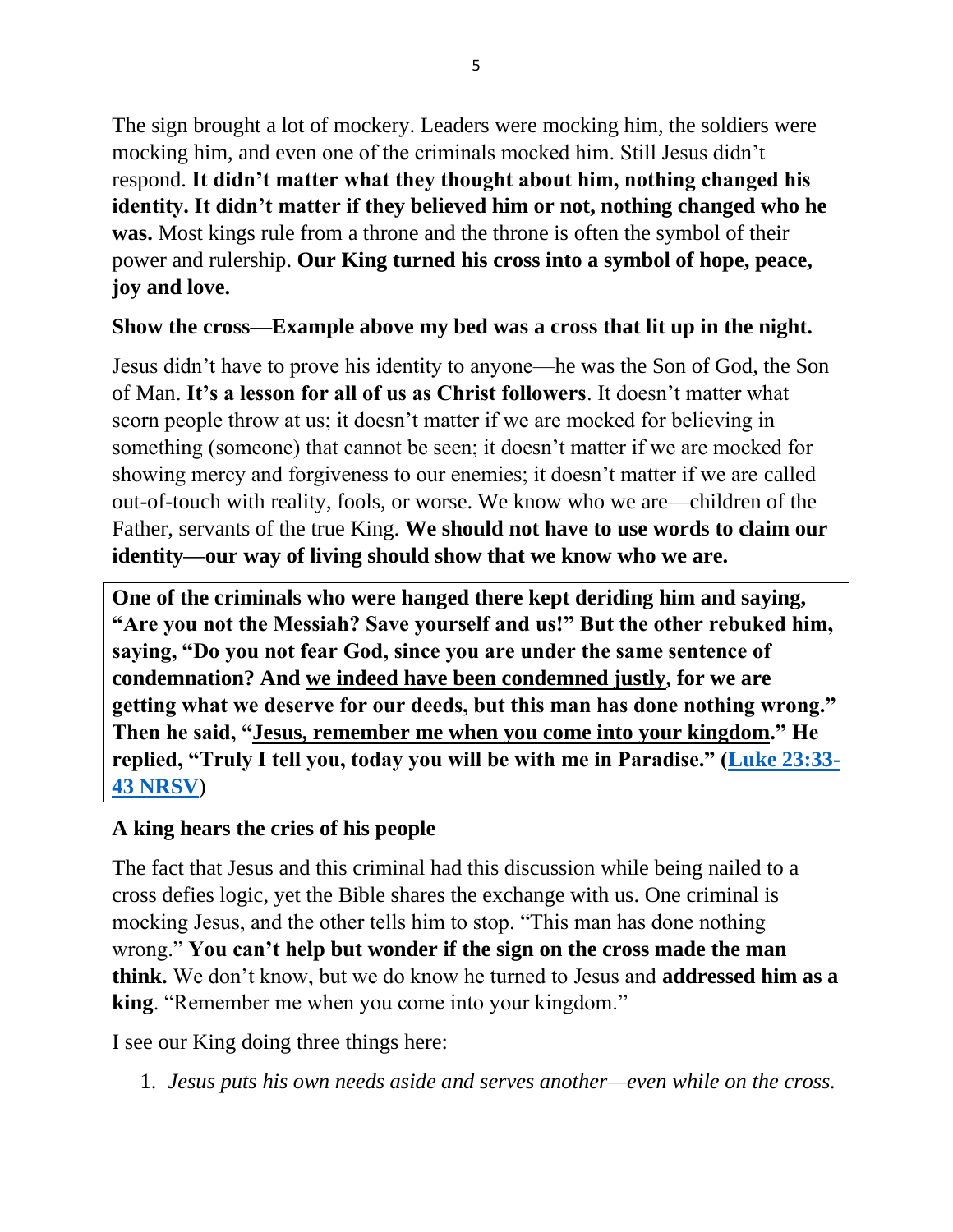This wasn't the only example of Jesus' serving heart. One of the other Gospel writers tells us Jesus showed concern for his mother as well. The point is, **Jesus didn't make the suffering all about himself.** Have you ever noticed when you are going through a severe trial, that when you pray for others or serve others, your own problems don't seem so big?

2. *Jesus sees the man's heart and declares him not guilty as he repented.*

Jesus was relieving the man of his guilt, as it says in Romans:

# *But to the one who without works trusts him who justifies the ungodly, such faith is reckoned as righteousness. [\(Romans 4: 5 NRSV\)](https://biblia.com/bible/nrsv/Rom%204.%205)*

This kingdom of God is so good, **when you learn of it you want to be part of it.** As we seek the kingdom, we cannot help but feel unqualified to enter it. This leads to repentance and an acknowledgment of who Jesus is and what he has done for us.

The criminal acknowledged his guilt, "we indeed have been condemned justly." But then he saw Christ for who he was and asked to be forgiven and included.

And Christ responded—that's what he does. He hears the cries of his people. He came to remove our guilt by paying the penalty for our wrongs through the body broken and blood shed on the cross. Notice that Jesus does and will continue to do the work of forgiving. **He declares us forgiven by his work of salvation, not by any work we do.**

# 3. *Jesus was with him in suffering.*

This part is something beautiful to comprehend. It would be easy to say Jesus didn't have a choice who was to be crucified with him, but it would be a mistake to make this assumption. The God who prophesied how Jesus would come into the world and how he would leave the world is the same God who could orchestrate who was to be crucified so we could learn more about our King and learn from this man's acceptance of Jesus.

The criminal on the cross teaches us many things, the least of which is that God looks on the heart. This story reminds us that works are not necessary for salvation; rather, they are the result of receiving the gift of salvation. **This story reminds us that God is willing to go to great lengths to reach out to us.** It reminds us that **we are not alone in our suffering**. It reminds us that when we recognize the King, we are invited into the kingdom.